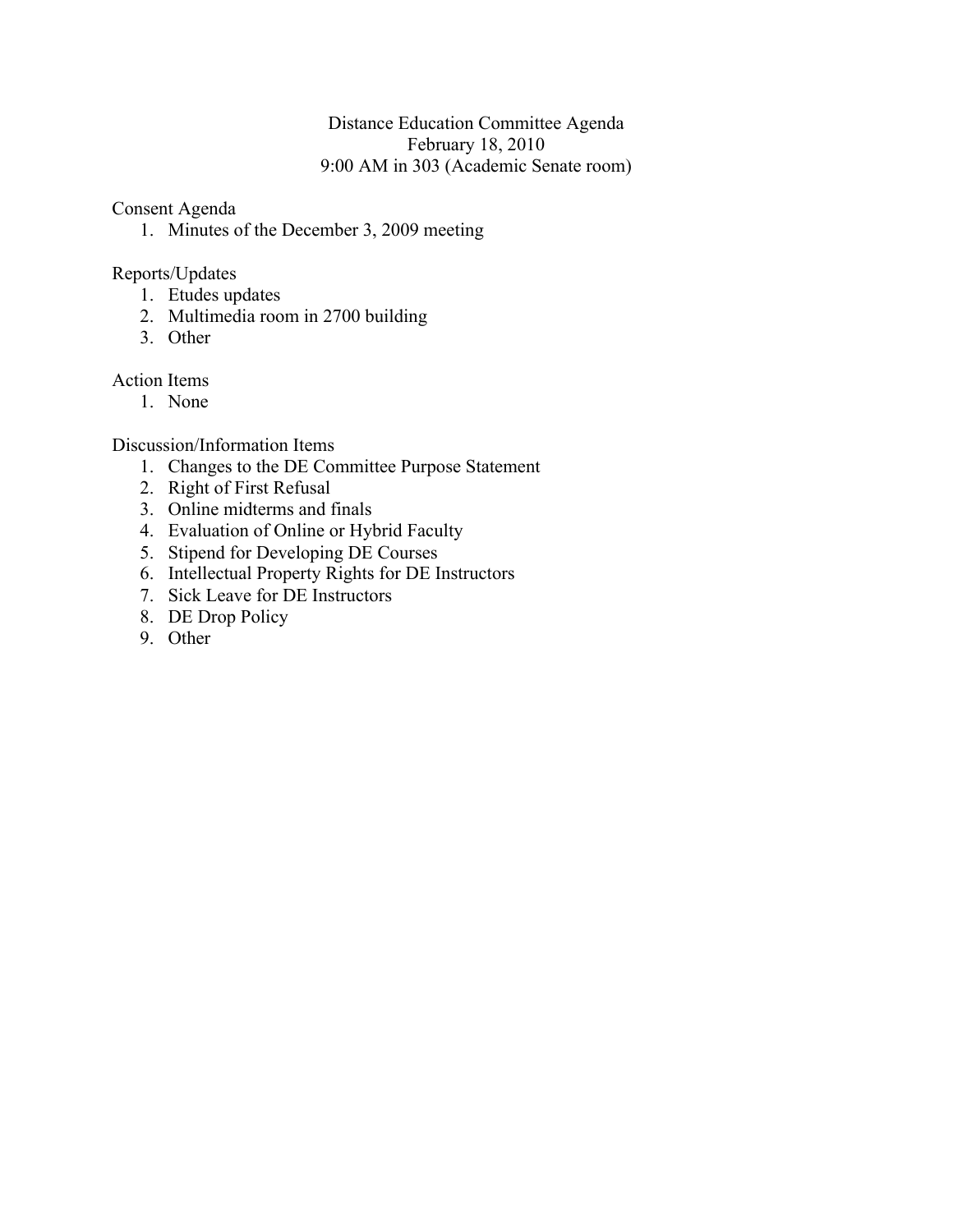# **Imperial Valley College Distance Education Committee Meeting Unofficial Minutes December 3, 2009**

| <b>Present:</b>     | Michael Heumann             | Allyn Leon         |
|---------------------|-----------------------------|--------------------|
|                     | <b>Taylor Ruhl</b>          | Andres Martinez    |
|                     | Martha Garcia               | Val Rodgers        |
|                     | Jeff Cantwell               | Mary Jo Wainwright |
|                     | Martha Olea                 | Deirdre Rowley     |
|                     | Gaylla Finnell              |                    |
| <b>Not Present:</b> | Omar Ramos, Paige Lovitt    |                    |
| <b>Visitors:</b>    | Rosanna Lugo, Ralph Marquez |                    |

The meeting was called to order at 8:03 a.m., by Michael Heumann (Chair).

**I. Consent Agenda:** M/S/C (Leon/Finnell) to approve the minutes for November 19, 2009, as amended.

# **II. Reports/Updates:**

**Etudes updates-** Etudes Inc. conducted a change to the Tasks/Tests/ Surveys Tab and renamed it Assignments/Tests/ Surveys.

**Social Media and DE-** Rosanna Lugo offered to assist instructors to incorporate an educational component to social networking. For instance, IVC can have an official YouTube channel, where educational videos can be uploaded. Rosanna stated that the videos can remain private and that instructors have the opportunity to select who can view them. Michael Heumann stated he will provide some educational videos to Rosanna.

**Evaluation of IVC's Wireless Network-** Michael Heumann stated that under the Technology Plan, the DE Committee is responsible for evaluating the Wireless Network at IVC. The DE Committee expressed their concerns regarding the IVC Wireless Network and stated that it is not reliable.

# **III. Action Items:**

**AP 4021**- M/S/C (Leon/Wainwright) to approve AP 4021- Timeline for Developing and Delivering Online Course policy, as amended. This policy will be submitted to the Policies & Procedures Committee for approval.

# **IV. Discussion Items:**

**Meeting Schedule for Spring 2010-** DE Committee meetings will be scheduled the  $1<sup>st</sup>$  and  $3<sup>rd</sup>$  Thursday of the month, from 9:00 to 10:00 a.m. starting February 18, 2010.

**Position Paper Checklist and Plan for Spring 2010-** The checklist was briefly discussed. Mary Jo Wainwright inquired if Instructors who develop a new online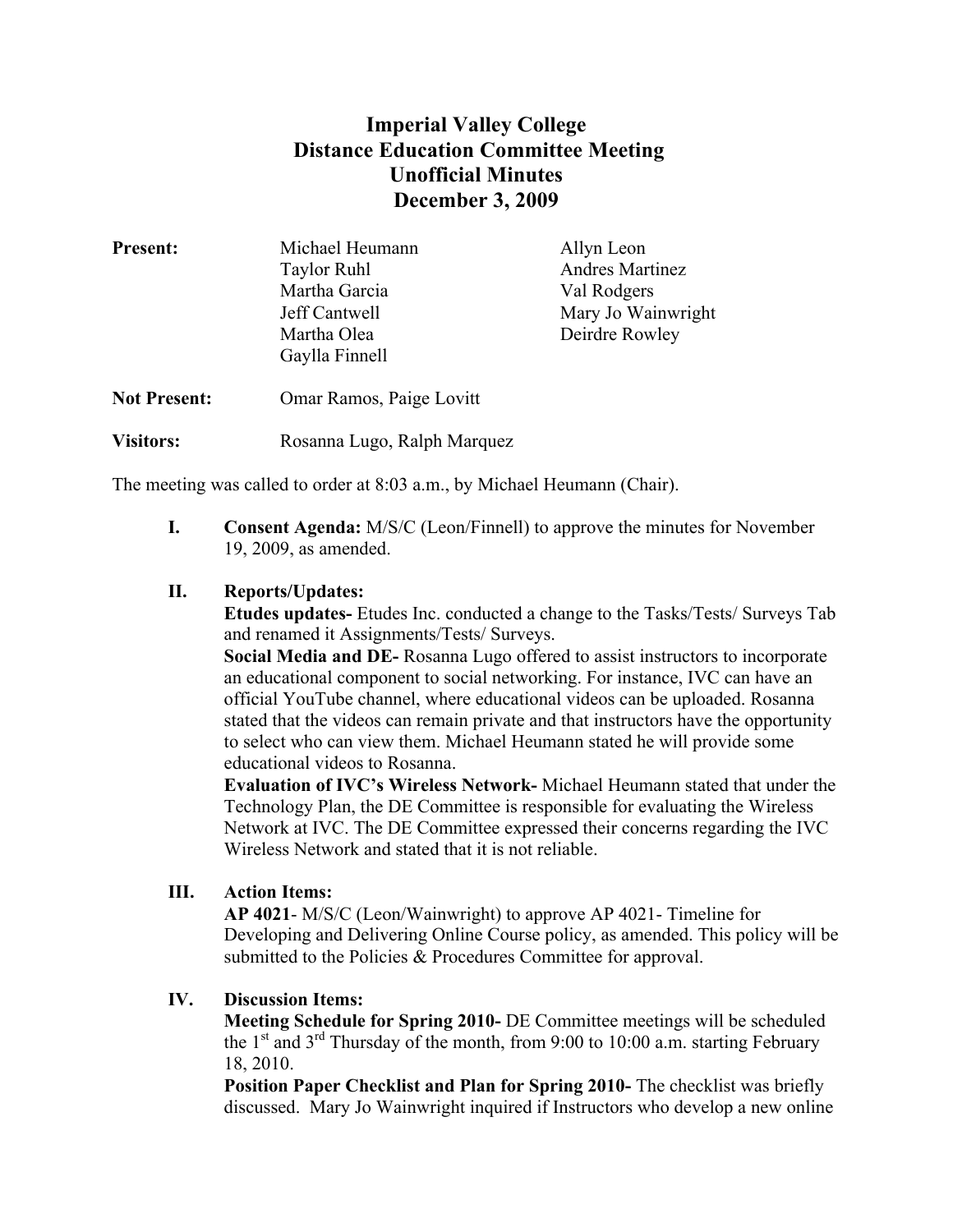course will be awarded with a stipend. Michael stated that this may not be a possibility for the following academic year, due to our current budget situation. This matter will be further discussed during our next meeting.

# **V. Meeting was adjourned at 9:00 a.m.**